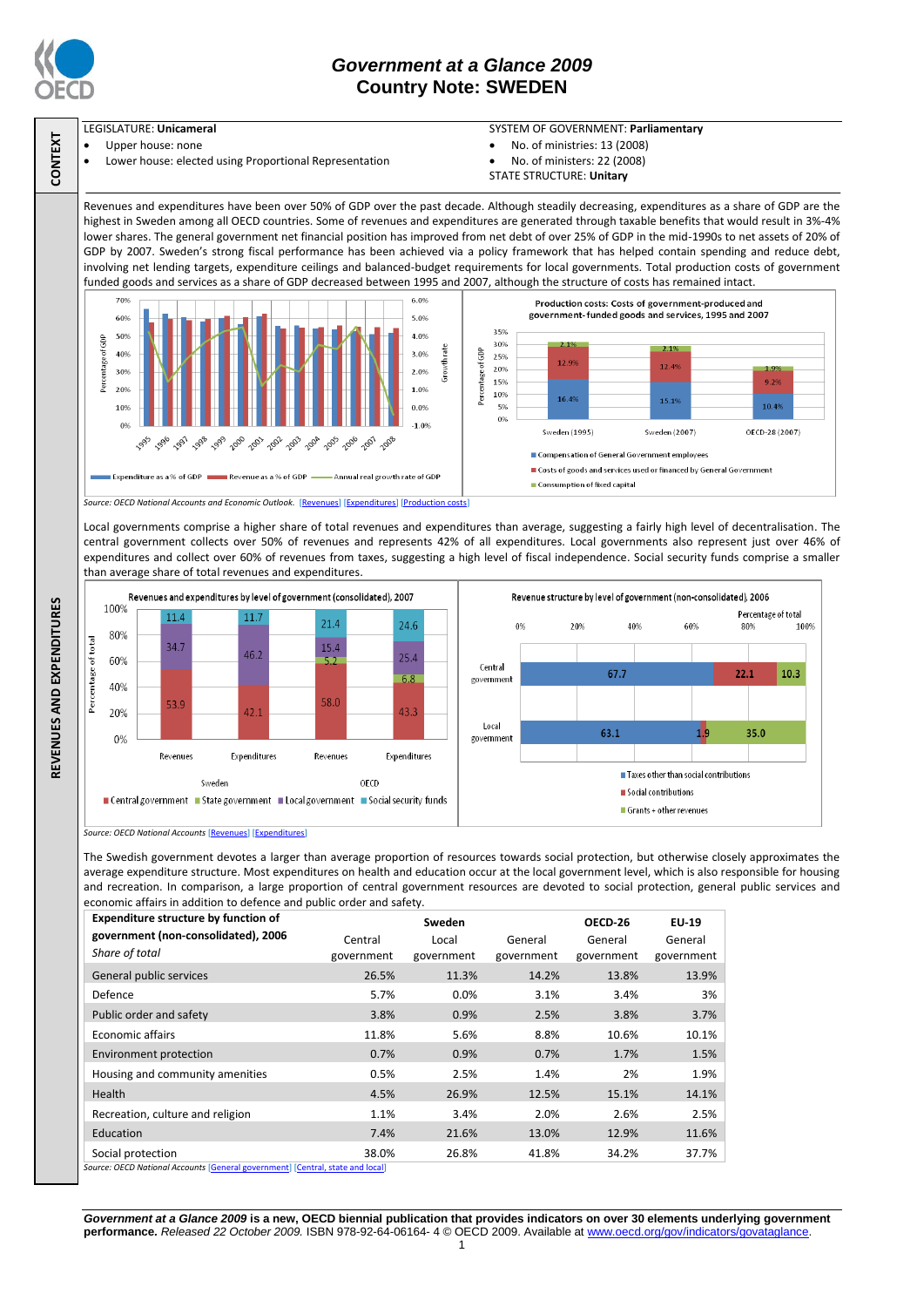

### *Government at a Glance 2009*  **Country Note: SWEDEN**



The Swedish government employed over 28% of the total labour force in 2005. The share of the total labour force employed by government is second highest among OECD countries and more than double the OECD average of 14%. Government employment in Sweden is very decentralised, with the majority of staff working for local governments. Government employment has declined both as a share of the total labour force and in absolute numbers from 1995 to 2005 due to staff decreases at all levels of government.

*Source: OECD Comparison of Employment in the Public Domain Survey and Labour Force Survey*

[\[General government employment\]](http://dx.doi.org/10.1787/723622503117) [\[Distribution by level\]](http://dx.doi.org/10.1787/723627140760)

Females represent a larger proportion of the central government workforce than the total labour force, and the share of females in central government also exceeds the OECD average (47%). Females in central government are better represented in administrative positions than in senior managerial posts. However, the proportion of senior managerial positions filled by women is considerably higher than the OECD average of 24%. An ageing workforce is a big challenge for the Swedish central government. Four in ten central government workers are older than 50, compared to three in ten in the general labour force.

*Source: OECD Strategic HRM Survey and Labour Force Survey* [\[Female participation\]](http://dx.doi.org/10.1787/723642841533) [\[Ageing\]](http://dx.doi.org/10.1787/723656070327)

The Swedish government has delegated authority for most HRM decisions to its agencies. It also uses a position-based recruitment system, where most positions are open to both internal and external candidates. Most job descriptions are broadly defined, with staff employed with an overall responsibility to contribute to their agency with their skills and competencies. Performance assessments are used quite extensively. While Sweden does not operate a formal performance-related pay program, it is implementing performancerelated pay more informally.

*Source: OECD Strategic HRM Survey*  [\[Delegation\]](http://dx.doi.org/10.1787/723663744332) [\[Recruitment\]](http://dx.doi.org/10.1787/723668744361) [Per

Since 1997, a medium-term (3 year) fiscal framework has been adopted based on a nominal expenditure ceiling covering all central government budget expenditures except interest payments on government debt. Every year, between 5 and 6 complete forecasts of all central government expenditures are conducted, down to individual appropriations and using a 3 year perspective. Government agencies' budget submissions propose financing levels over a 3 year period, together with a plan for any existing multi-year commitments. Performance management is linked to budget formulation, approval and reporting processes. However, experience has shown that only weak linkages exist between the performance information provided for each policy area and the proposed appropriations. The Swedish administrative model is characterised by a high degree of delegated responsibilities to agencies.

*Source: OECD International Budget Practices and Procedures Database.* [\[Medium-term\]](http://dx.doi.org/10.1787/723856770865) [\[Performance budgeting\]](http://dx.doi.org/10.1787/723863437686) [\[Executive flexibility\]](http://dx.doi.org/10.1787/723876713213) OECD Journal on Budgeting[: www.oecd.org/gov/budget/journal](http://www.oecd.org/gov/budget/journal)

Overall, Sweden exhibits a high-degree of e-government readiness and over 50% of citizens regularly access information on government services via the internet. Sweden has recently adopted a new policy which can be labelled as "my-stop-shop". Instead of collecting and presenting information at one stop, the policy aims to create conditions for the individual who is visiting one website to seek further detailed information through appropriate linkages with other websites.

*Source: United Nations E-Government Readiness Knowledge Base, Eurostat.* [\[Readiness\]](http://dx.doi.org/10.1787/724248078408) [\[Uptake\]](http://dx.doi.org/10.1787/724264662272) **Eant Publications** 

*Government at a Glance 2009* **is a new, OECD biennial publication that provides indicators on over 30 elements underlying government performance.** *Released 22 October 2009.* ISBN 978-92-64-06164- 4 © OECD 2009. Available at www.oecd.org/gov/indicators/gova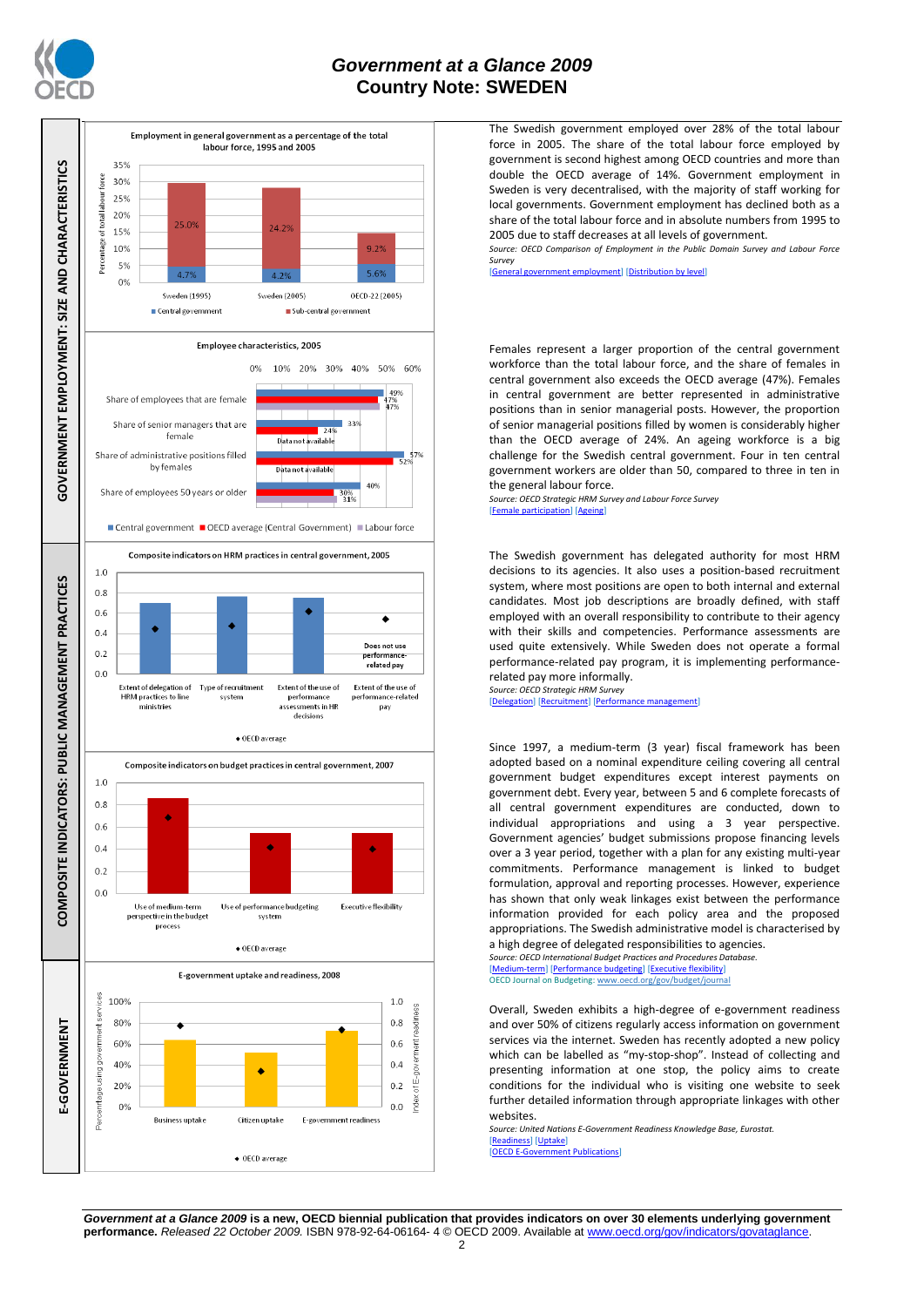

**INTEGRITY**

**REGULATORY MANAGEMENT**REGULATORY MANAGEMENT

| Types of information central government decision makers are<br>required to disclose and level of transparency, 2009 |                   |           |             |  |  |
|---------------------------------------------------------------------------------------------------------------------|-------------------|-----------|-------------|--|--|
| <b>Requirements for disclosure</b>                                                                                  | Prime<br>Minister | Minister  | Legislators |  |  |
| Assets and liabilities                                                                                              | <b>DP</b>         | DP        | <b>NA</b>   |  |  |
| Loans                                                                                                               | <b>ND</b>         | <b>ND</b> | <b>ND</b>   |  |  |
| Sources and level of income                                                                                         | <b>DP</b>         | DP        | <b>ND</b>   |  |  |
| Outside positions                                                                                                   | <b>DP</b>         | DP        | DP          |  |  |
| Gifts                                                                                                               | <b>DP</b>         | DP        | <b>ND</b>   |  |  |
| Previous employment                                                                                                 | <b>DP</b>         | DP        | <b>DP</b>   |  |  |
| D= Disclosed; DP= Disclosed and publicly available; ND=<br>Not disclosed; NA= Not applicable.                       |                   |           |             |  |  |

#### **Requirements for Regulatory Impact Analysis (RIA) processes used by central governments**

|                                                                     | 2005                         | 2008                         |  |
|---------------------------------------------------------------------|------------------------------|------------------------------|--|
| Quality reviewed by body<br>external to Ministry<br>preparing rules | No                           | Yes                          |  |
| Required for draft primary<br>laws                                  | In selected<br>cases         | Always                       |  |
| Required for draft<br>subordinate regulations                       | In selected<br>cases         | Always                       |  |
| Required to quantify costs                                          | In selected<br>cases         | Always                       |  |
| Required to quantify<br>benefits                                    | No                           | In selected<br>cases         |  |
| Required to publicly<br>release results                             | Only for major<br>regulation | Only for major<br>regulation |  |

#### **Extent of programs for reducing administrative burdens at the central level of government**

|                               | 1998 | 2005 | 2008 |
|-------------------------------|------|------|------|
| Explicit programme exists     | Yes  | Yes  | Yes  |
| Includes quantitative targets | No   | Yes  | Yes  |

Sweden requires key elected officials from the executive branch to disclose and make publicly available potential conflicts of interest. In comparison, legislators have much fewer disclosure requirements. This is somewhat the opposite trend from several other OECD countries who tend to require more disclosures from elected officials in the legislature than from executive decision makers. However, legislators are notably required to report current ancillary positions and previous employment which can help minimise potential conflicts in the interests of the public and private sectors. *Source: OECD Survey on Integrity* [\[Disclosures\]](http://dx.doi.org/10.1787/724123642681)

The 2005 and 2008 surveys of Indicators of Systems of Regulatory Management examined the extent of governance practices designed to improve the quality of regulation in OECD countries. Among the most important practices are: the use of regulatory impact analysis (RIA) to assess the cost and benefits of new regulation and the institutional oversight of the quality of regulations; and the design of programs to reduce the costs of administrative activities on business and citizens.

Regulatory simplification has been on the agenda of the Swedish government for a number of years. In 2006, the Swedish government set a target to reduce administrative costs for businesses by a net 25% by autumn 2010. The policy for impact assessment that was introduced in the late 1990s has been renewed as well, and sets specific and broader requirements for impact assessment. The recent establishment of an external watchdog, the Better Regulation Council, marks a significant institutional development. *Source: OECD Survey on Regulatory Management.*

#### [\[RIA\]](http://dx.doi.org/10.1787/724045144354) [\[Administrative simplification\]](http://dx.doi.org/10.1787/724058851054)

Regulatory Management Indicators: <u>www.oecd.org/regreform/indicators</u><br>EU 15 reviews on Regulatory Reform: <u>www.oecd.org/gov/regref/eu15</u><br>Background reports on Regulatory Reform: <u>www.oecd.org/regreform/backgroundreports</u>